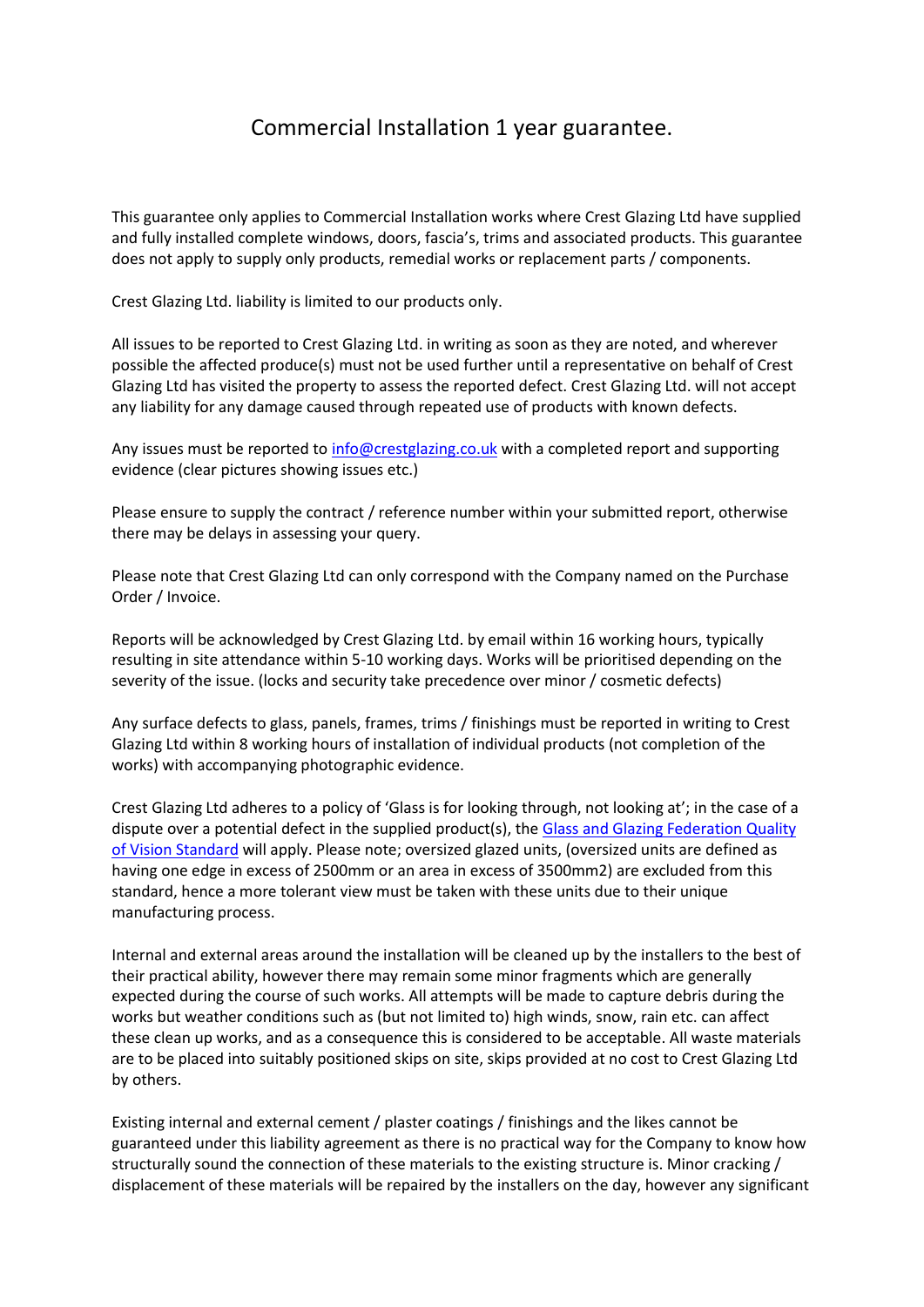cracking / displacement is excluded from this guarantee and additional quotes will be provided to the customer for the repair / replacement as required.

Components are to be installed into fully formed and completed openings, no liability will be accepted by Crest Glazing Ltd for any issues arising from installations where Crest Glazing Ltd have been instructed to install products into incomplete openings.

No structural liability is accepted for the property unless specifically noted on the contract document.

No existing damage / marks or the likes to the internal or external surroundings or the likes are to be replaced / made good during the installation unless specifically agreed in advance and noted on the Contract document.

General expansion/contraction of products and / or their interior mechanisms may occur due to natural weather conditions; this may occasionally affect the operation of the product(s) and require several adjustments. Note that the affected product(s) can only be adjusted to suit the conditions apparent at the time of response. It should also be noted that materials naturally require space to expand / contract and as such there may be visible movement in joints: this is to be expected and is not recognised as a fault.

Be advised that due to their chemical composition and/or environmental factors out with the company's control, visible sealants may shrink back over time. These will only be replaced if there is a draft / water ingress issue as a result. Our installers typically apply 2-3 layers of sealants around the installation to proactively avoid sealant issues.

Regular documented cleaning and maintenance to be undertaken by the owner at their expense; failure to regularly carry out suitable and sufficient maintenance may result in this guarantee being invalidated due to negligence.

Regular, in this instance, would be defined as every 4 months in a typical (non-coastal) location. Coastal areas will require an increased level of maintenance, with intervals between maintenance no longer than 2-3 months.

Crest Glazing Ltd retain the right to repair items, materials or products with replacement at the discretion of Crest Glazing Ltd. Due to continual improvement Crest Glazing Ltd reserve the right to update products with out notice, in cases where replacement parts, materials or components are required the replacement may differ in appearance, finish and operation from the existing. Only faulty / defective parts will be replaced, the requirement to replace a part, material or component does not extend to any other non-faulty / defective related items to provide a visual match.

Please note that any hardware exposed to the elements, particularly (but not limited to) door handles, letterboxes and hinges will require specific and more regular cleaning, insufficient cleaning can lead to surface deposits damaging the coatings which may not be covered by this guarantee.

Any works undertaken by others to a Crest Glazing Ltd. product and / or installation without the express written consent of a Crest Glazing Ltd Director will result in this guarantee being invalidated.